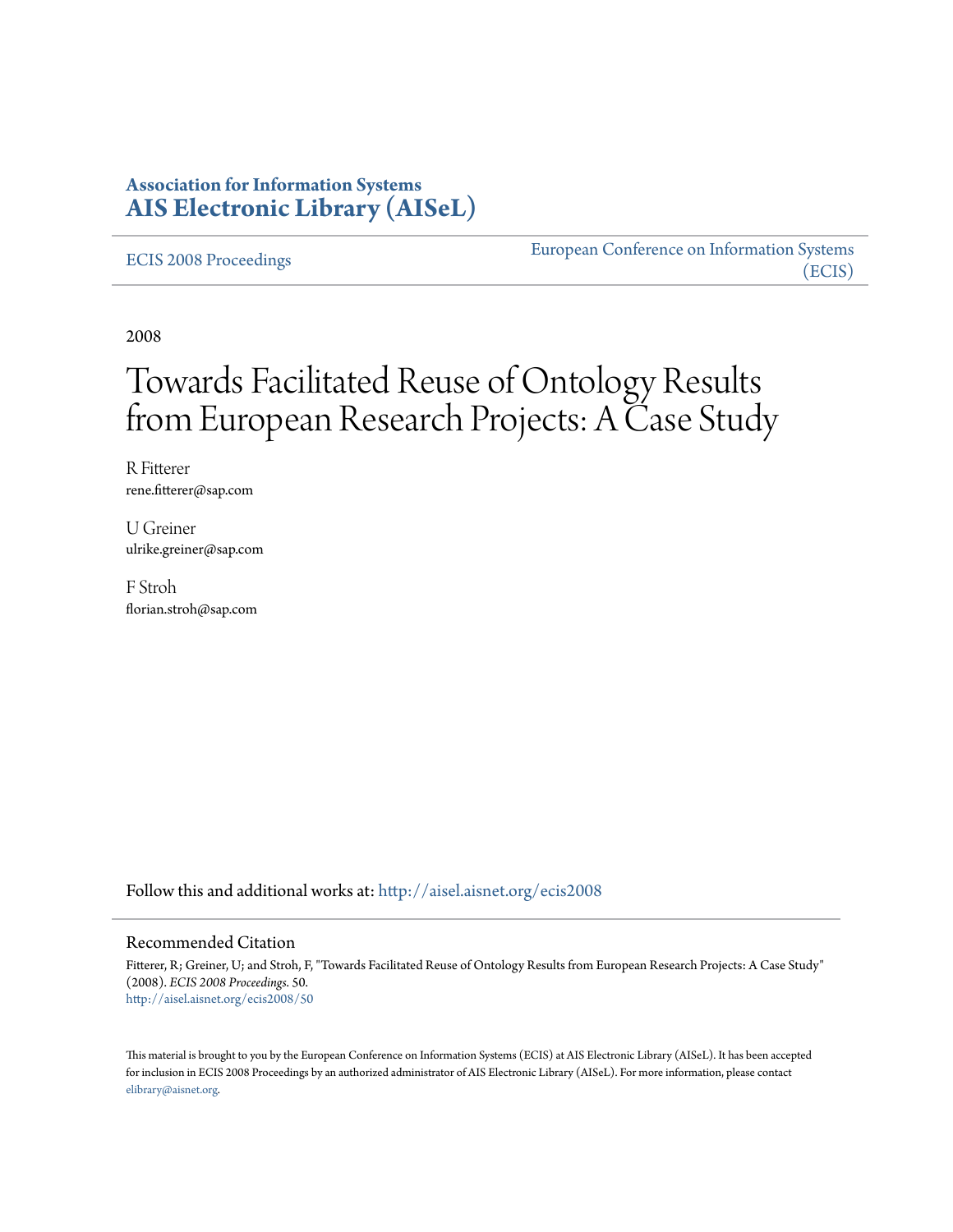# TOWARDS FACILITATED REUSE OF ONTOLOGY RESULTS FROM EUROPEAN RESEARCH PROJECTS – A CASE STUDY

- Fitterer, René, SAP (Switzerland) AG, SAP Research, Blumenbergplatz 9, 9000 St. Gallen, Switzerland & University of St. Gallen, Institute of Information Management, Müller-Friedberg-Strasse 8, 9000 St. Gallen, Switzerland, rene.fitterer@{sap.com|unisg.ch}
- Greiner, Ulrike, SAP (Switzerland) AG, SAP Research, Blumenbergplatz 9, 9000 St. Gallen, Switzerland, [ulrike.greiner@sap.com](mailto:ulrike.greiner@sap.com)
- Stroh, Florian, SAP (Switzerland) AG, SAP Research, Blumenbergplatz 9, 9000 St. Gallen, Switzerland & University of St. Gallen, Institute of Information Management, Müller-Friedberg-Strasse 8, 9000 St. Gallen, Switzerland, florian.stroh@{sap.com|unisg.ch}

### Abstract

*A significant amount of results have been produced recently in the area of ontology research. Increasingly semantic concepts are applied not only to enable system to system interaction and data exchange through unambiguous modelling of a certain domain, but also to enable univocal communication between human beings working on a certain domain. Reuse of ontology research results is however hindered by different underlying meta-models, incompatible formalization and the limited availability of content. In this paper we therefore analyse issues of reusing ontologies in the context of an ongoing research project that aims to develop a methodology for modelling the process landscape of public administrations in order to measure qualitative and quantitative impacts of Information and Communication Technology using semantic models and reasoning functionality. Seven ontology research projects are identified to be relevant candidates for reuse in this project and are categorised by relevant characteristics of reuse. Based on this analysis, a framework that defines required information to enable accurate characterisations of ontology research results in an ontology library system is presented. Thereby existing approaches are extended in order to enable discovery and facilitate reuse of ontology results from European research projects based on structural and content-related information.*

*Keywords: ontologies, ontology support, evaluation, frameworks & models*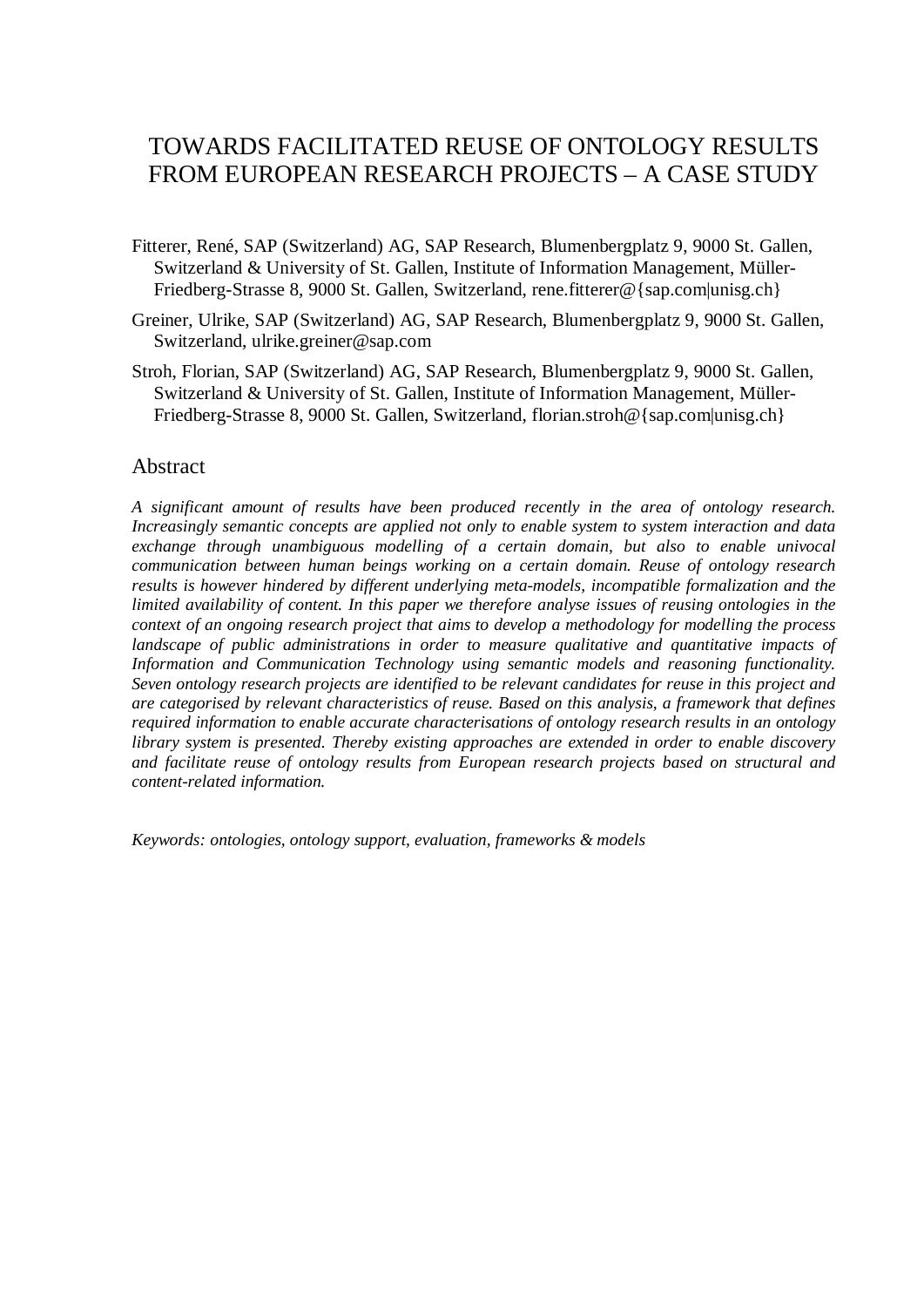# **1 INTRODUCTION**

The concepts of ontologies are an accepted field of research both in the computer science and information systems domain. Increasingly semantic concepts are applied not only to enable system to system interaction and data exchange through unambiguous modelling of entities and their interrelations in a certain domain, but also to enable univocal communication between human beings working on a certain domain such as process optimisation in public administrations.

In particular the second approach which defines taxonomies and/or models of a certain domain, which are human comprehensible but also formally described using a certain ontology language, provides large potential and is therefore subject to research in many contexts. In particular enabling automation of complex interaction through software applications by the use of automatically or semiautomatically analyzable models of processes or data exchange patterns is a use case for semantic models (ATHENA, 2007; Missikoff et al., 2006).

The European funded project PICTURE aims to use these concepts for developing a methodology and a tool for modelling the process landscape – referring to the overall set of processes within an administration – and measuring qualitative and quantitative impacts of Information and Communication Technology (ICT) using semantic models and reasoning functionality (Baacke et al., 2006). In the past a number of research projects have been addressing issues of interoperability and process efficiency in the government domain using ontologies. In order to ensure quality of the outcomes of the PICTURE project and to benefit from existing knowledge the authors therefore investigated into results from existing projects on ontologies which are relevant to the addressed topics.

As relevant to the concept of semantically annotated process models which enable semi-automated analysis, a set of seven projects were identified that address the ontology application areas of supporting process modelling, interoperability between public administrations as well as service provisioning for customers of public administrations. While these projects were all funded by the same institution, namely the European Commission under the Sixth Framework Programme, they lack compatibility despite their overlap in many areas. This contrasts the benefits of reusing ontologies like time and cost savings during the construction process or quality improvements by e.g. integrating or merging appropriate ontologies which are well accepted (Bontas et al., 2005; Pinto and Martins, 2000; Doran, 2006; Uschold et al., 1998). This paper therefore comprises a case study that analyses afore mentioned projects with regards to relevant characteristics of their reuse. The paper aims to support the hypothesis that a central ontology library system is fostering reuse potentials and standardisation in the field of European ontology research results. Having analysed a number of concepts it proposes a framework that provides required information to realize accurate characterisations of ontologies in order to enable discovery and facilitate reuse of ontology results from European research projects.

In the following section the paper presents and compares existing ontology projects relevant to our project as well as their addressed domains. Having derived relevant criteria from the before mentioned analysis in section 3, a systematic analysis of the projects' results is carried out in section 4 with regards to the categories application area, formalisation (meta-model and description language), instantiation concept and – core to reuse – content availability. Based on this categorisation as well as an analysis of further state of the art concepts for categorizing and storing ontology projects, in section 5 an approach to centrally register and describe such ontologies in a shared repository is described which facilitates reuse of existing knowledge of semantic taxonomies and models for certain domains and application scenarios.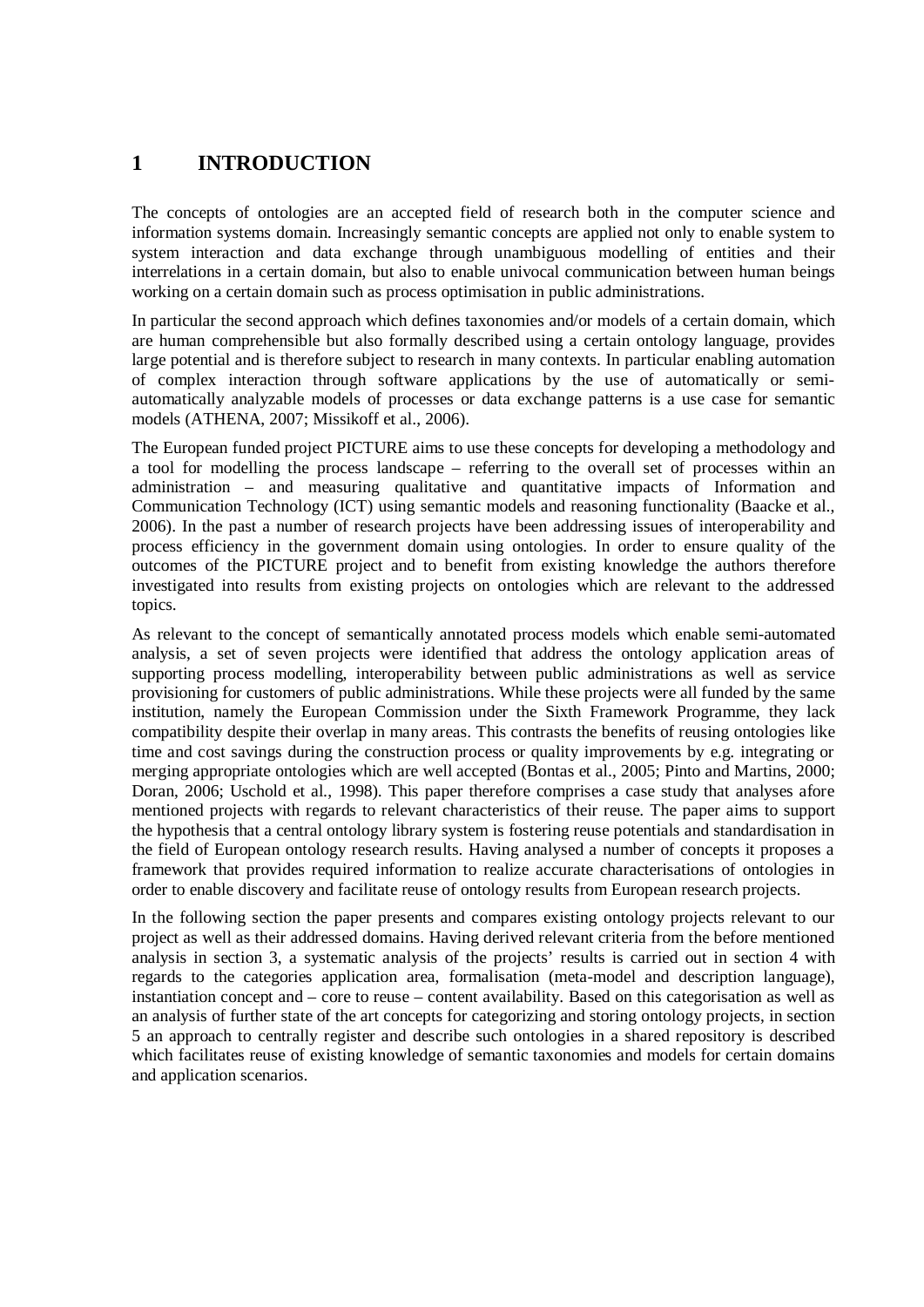## **2 RELEVANT STATE-OF-THE-ART ONTOLOGY PROJECTS IN THE GOVERNMENT DOMAIN**

In the context of our research work in the e-Government area we encountered the problem that we would need two types of ontologies supporting the main goals of our project. We aim at enabling endusers to describe as-is processes in public administrations in order to analyse these processes using semantic technologies like ontology reasoning mechanisms to identify certain weakness patterns that can be optimised using ICT.

- An ontology is required to categorise the processes executed in the back-office of a public administration
- An ontology is required that enables representation of legal facts and constraints that have to be considered when modelling or executing processes in a public administration

The first ontology will be used to facilitate structuring the large amount of processes that need to be modelled in a public administration. The second ontology will serve as the basis for verification of process models to ensure that they actually follow the applicable laws and regulations.

We identified a set of seven projects from the large pool of research projects in the e-Government area, an overview is provided in (European Commission, 2007). Selection was carried out by analysing the list of projects provided in (European Commission, 2007) and a list of projects identified by querying the database of projects funded by the European Commission under the  $6<sup>th</sup>$  Framework Programme (FP6) (European Commission, 2008) with the search terms "eGovernment" and "e-Government". Relevant projects were identified based on an analysis of the project description with regards to their relevance to the application areas mentioned above, in particular ontologies for backoffice-processes categorisation and representation of legal facts and constraints.

In the following we briefly summarise the goals of each project considered before actually carrying out the categorisation. We treat the two problem areas separately as most likely different ontologies will be necessary to address the different issues.

The major criterion for considering a project in our evaluation was the relevance of their results to our problems. This means, that the project is required to address the e-Government domain, that it applies semantic technologies, that it uses or creates ontologies and that it is covering at least one of the two problem areas described above.

Application of these selection criteria to the list of projects available at (European Commission, 2007) has led to the following seven projects which undergo a more detailed analysis in the subsequent section:

### **Access-eGov (Access eGov Consortium, 2007):**

This project aims to develop and validate a platform for composition of government services into complex process definitions (covering life events/business episodes) enabling semantic interoperability of particular e-Government services. It will particularly support the citizen searching for a certain service.

### **FIT (FIT Consortium, 2007):**

This project aims at developing, testing and validating a self-adaptive e-Government framework based on semantic technologies that will ensure that the quality of public services is proactively and continually fitted to the changing preferences and increasing expectations of e-citizens. Therefore, information about action a citizen performs on an e-Government portal will be logged and semantic data mining techniques are applied to that data to detect anomalies in the design of the portal whose repair can improve usability. Discovered knowledge is incorporated in existing administrative processes through business rules.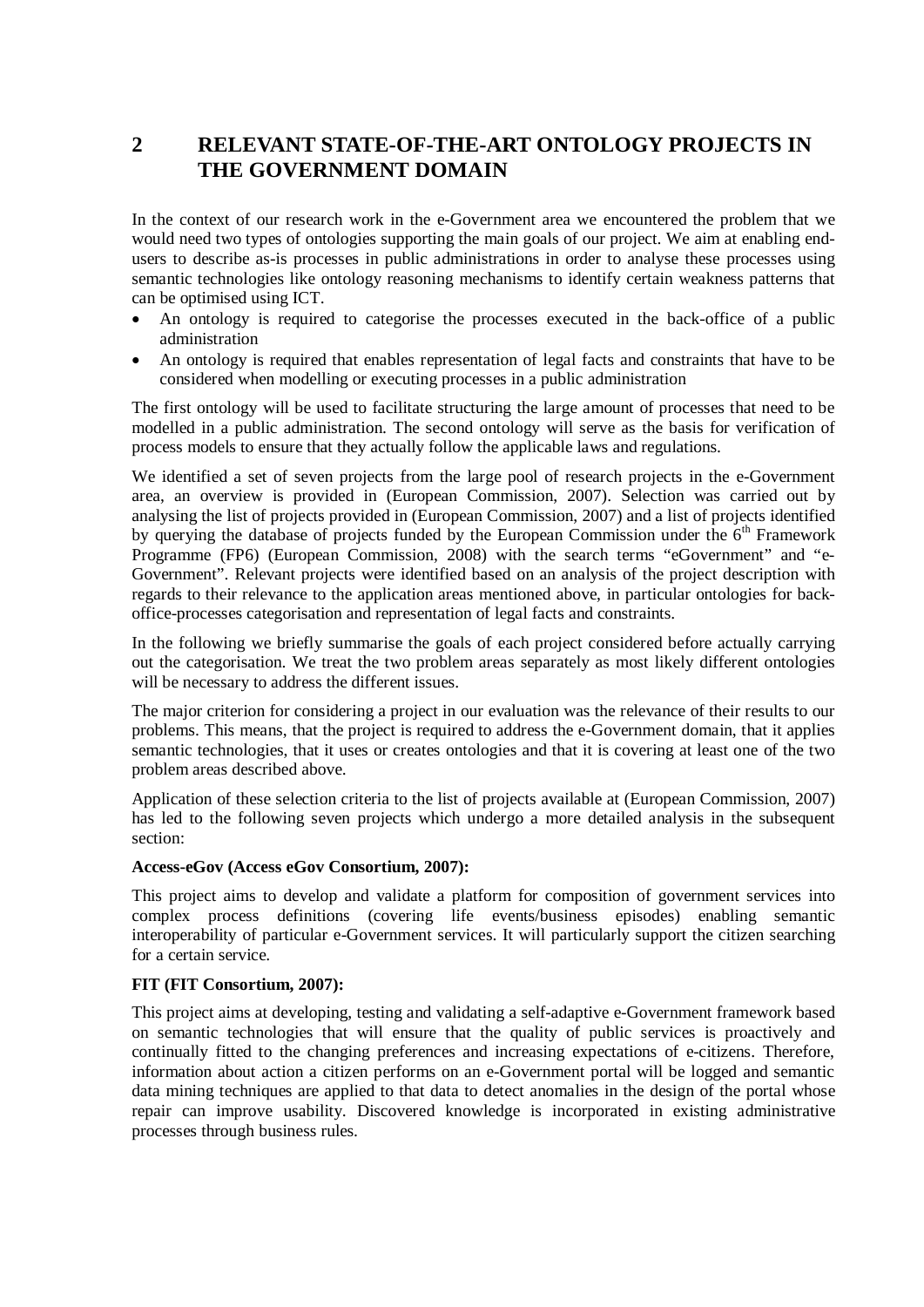### **LD-CAST (LD-CAST Consortium, 2007):**

The project aims at enabling cross border cooperation between European chambers of commerce (CCs) in order to support the development of private company initiatives. The project will build a European network of LD-CAST portals that will enable end users (mainly private companies) to access in a seamless mode the services provided by public organisations registered in each LD-CAST portal.

### **OntoGov (OntoGov Consortium, 2006):**

The goal of the OntoGov project is to improve back-office processes in public administrations by taking into account the whole lifecycle. The OntoGov system will allow for change propagation and traceability, contributing in this way to the bridging of decision-making with technical realisation (e.g. updating the services used in the back-office processes due to changes in national and European legislation).

### **OneStopGov (OneStopGov Consortium, 2007):**

This project aims at specifying, developing and evaluating a life-event oriented, all-inclusive, integrated, interoperable platform for online one-stop government. The OneStopGov platform will be based on the life-event ontology which enables proper representation of the life-event concept. An active life-event portal will be implemented to care for citizens' needs and circumstances. In addition to that a complete set of life-event reference models will be specified to allow implementing virtually any life-event. These reference models are then intended to be implemented using generic workflow web technologies.

### **SemanticGov (SemanticGov Consortium, 2007):**

The project aims at building the infrastructure (software, models, services, etc.) necessary for enabling the offering of semantic web services by public administrations. It aims at capitalizing on the Service Oriented Architectures paradigm, implemented through state-of-the-art Semantic Web Services technology and supported by rigorous and reusable public administration domain analysis and modelling. It intends thereby to be in line with all major European programmes and initiatives in the field e.g. the European Interoperability Framework and the recent work conducted by the EU "Interoperable Delivery of European e-Government Services to public Administrations, Businesses and Citizens" (IDABC) Programme, the forthcoming i2010 group of Member States representatives and the Competitiveness & Innovation (CIP) Programme.

### **Terregov (Terregov Consortium, 2007):**

This project aims at making it possible for local, intermediate (municipality groupings, districts, etc.) and regional administrations to deliver online a large variety of services in a straightforward and transparent manner regardless of the administration(s) actually involved in providing those services. This supports local administrations to act as a front office to the citizen whilst at the same time using services from different administration to fulfil the citizen's request.

## **3 CRITERIA RELEVANT TO ASSESSING REUSE POTENTIAL OF ONTOLOGY PROJECTS**

To structure evaluation of relevant ontology research results and to facilitate comparison and determination of appropriate results for reuse we have identified a set of criteria which are relevant for the area of ontology research results. These criteria describe relevant characteristics of ontology research results which determine its application domain and mode of application and are therefore required information for assessing its reuse potential for new aspects not addressed by their original purposes.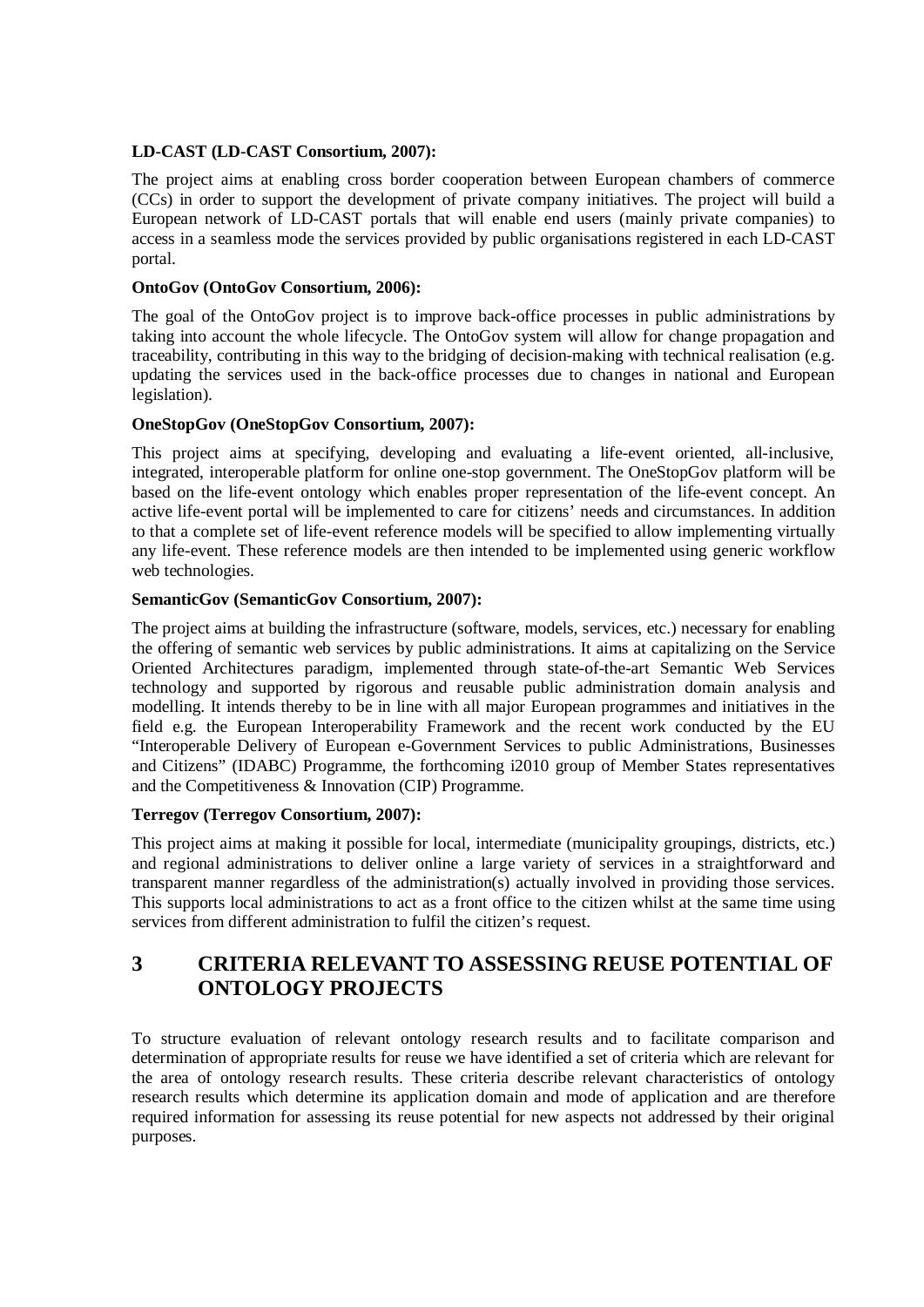We consider the following four criteria being relevant for the task to be accomplished:

- application area
- formalisation
- instantiation concept
- content availability

In the following these criteria are described in more detail before being applied to the identified seven projects in the subsequent section.

### 3.1 Application Area

Ontologies are recognized within computer science and information systems research for various purposes. Guarino (1998) distinguishes between research fields and application areas of ontologies. Within that categorization the presented paper refers to the research field of information retrieval and extraction as well as knowledge management and addresses the following application areas within the domain of e-Government:

- $\bullet$  support process modelling and execution in public administration
- support interoperability between public administrations and execution of cross-organisational processes
- support service provisioning / offering for customers (citizens or businesses)

The first application area deals with providing ontologies that support and improve in any way the modelling and execution of administration-internal processes. Supporting internal employees in identifying the appropriate steps to fulfil a request or to flexibly adapt processes to changing surrounding conditions could be examples for this application area.

The second application area supporting interoperability between public administrations focuses on all measures that improve the cooperation between public administrations. Particular focus for our investigation is put on approaches that support modelling and execution of cross-organisational processes and deal with interfaces between administrations.

The third application area focuses on the customer interface of public administrations. Here ontologies are typically used to structure the service offerings for citizens or businesses or to improve the usability and adaptability.

### 3.2 Formalisation

The second criteria for the evaluation deals with the meta-model of the ontology created. With metamodel we refer to the classes and relationships that are part of the ontology. These can differ between different ontologies. In addition, the concepts have to be described in detail so that comparisons can be made. The availability of the names of classes and relationships is not sufficient as these can be ambiguous. Therefore, a detailed formal and verbal description of the ontology meta-model is needed to compare and effectively decide if a particular class or relationship is of relevance for the intended usage.

Different standards and tools are available to represent ontologies and to support maintenance and instance creation. However there is a lack of compatibility between open standards and description languages of proprietary applications. These incompatibilities hinder reuse; therefore the selected description language and its standard-compliance are subject to evaluation.

Relevant standards and proprietary description languages are for example the following:

x OWL (World Wide Web Consortium, 2007) – the web ontology language: It provides a standardised format to represent ontologies and in particular addresses requirements imposed by the world wide web.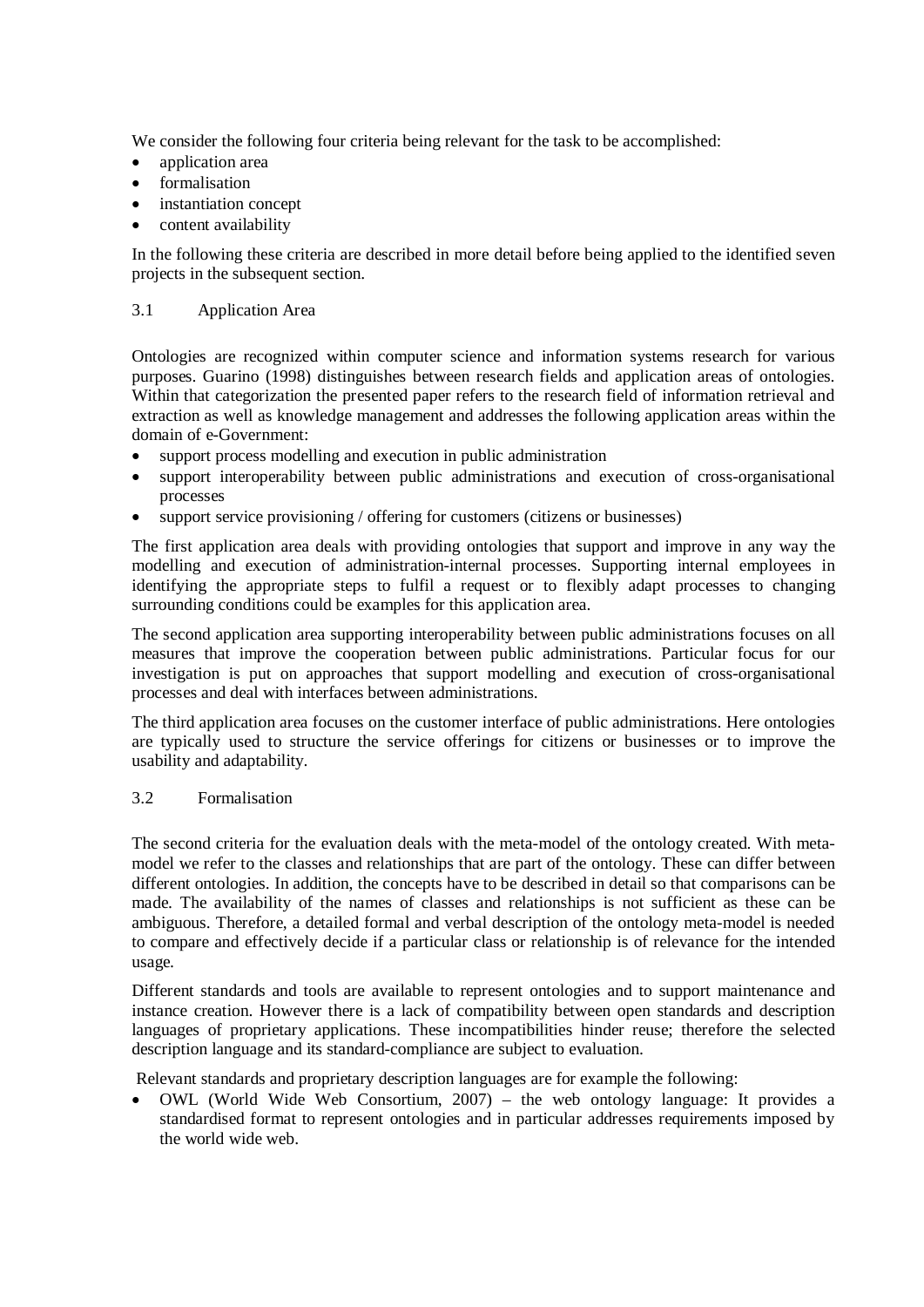- KAON (KAON, 2007): It provides an open-source ontology management infrastructure targeted for business applications. KAON includes a comprehensive tool suite allowing easy ontology creation and management and provides a framework for building ontology-based applications. It is available in two releases - KAON and KAON2. While KAON2 is based on OWL description language, the more widely used KAON uses RDF with proprietary extensions.
- x WSML Web Services Modelling Language and related tools (WSMO, 2007): WSML is a language for modelling semantic web services which the WSMO working group aims for standardisation.

In addition to these examples several projects are creating own tools to support modelling and handling of ontologies as the existing ones – according to the researchers – do not fulfil their requirements (Terregov Consortium, 2007).

To evaluate the reuse possibilities, another relevant aspect is the used tool for developing an ontology and the respective formal description language. This is particularly relevant if the applied language is not standard-based and access to the original tool is not generally available (e.g. due to license issues).

### 3.3 Instantiation Concept

We can distinguish different possibilities to create instances of ontologies which also influence the reuse possibilities:

- per public administration (PA)
- x general plus specialisation
- one for all

In the first case a new instance of an ontology is created per public administration. This is often the case when the ontology models concepts that are specific per country or per administration. However, this option limits the re-usability as lots of different instances exist that would have to be integrated.

In the second case a general (template-) ontology is created and can then be specialised to represent individual facts in different public administrations. This approach fosters reuse but still allows for a significant amount of individual content.

In the third case one general purpose ontology exists that can be used in all administrations. For extensions to this ontology a central decision point or a consensus approach is needed.

### 3.4 Content Availability

This criterion covers the availability of concrete content for a particular ontology. Content in this case relates to availability of instances of the ontology such as example instances or reference instantiations for reuse. This content is often kept at the individual contributors and not made available to the general public. In particular for research projects we face the problem that content may be available during the project runtime. But after the project is finished the website is closed and the content is no longer available.

### **4 COMPARISON OF STATE-OF-THE-ART PROJECTS**

The basic assumption for the comparison is that only publicly available information is used. That means we only use information from the project website or from papers published about the project. We did not take into account information that could be retrieved e.g. by directly contacting the project coordinator.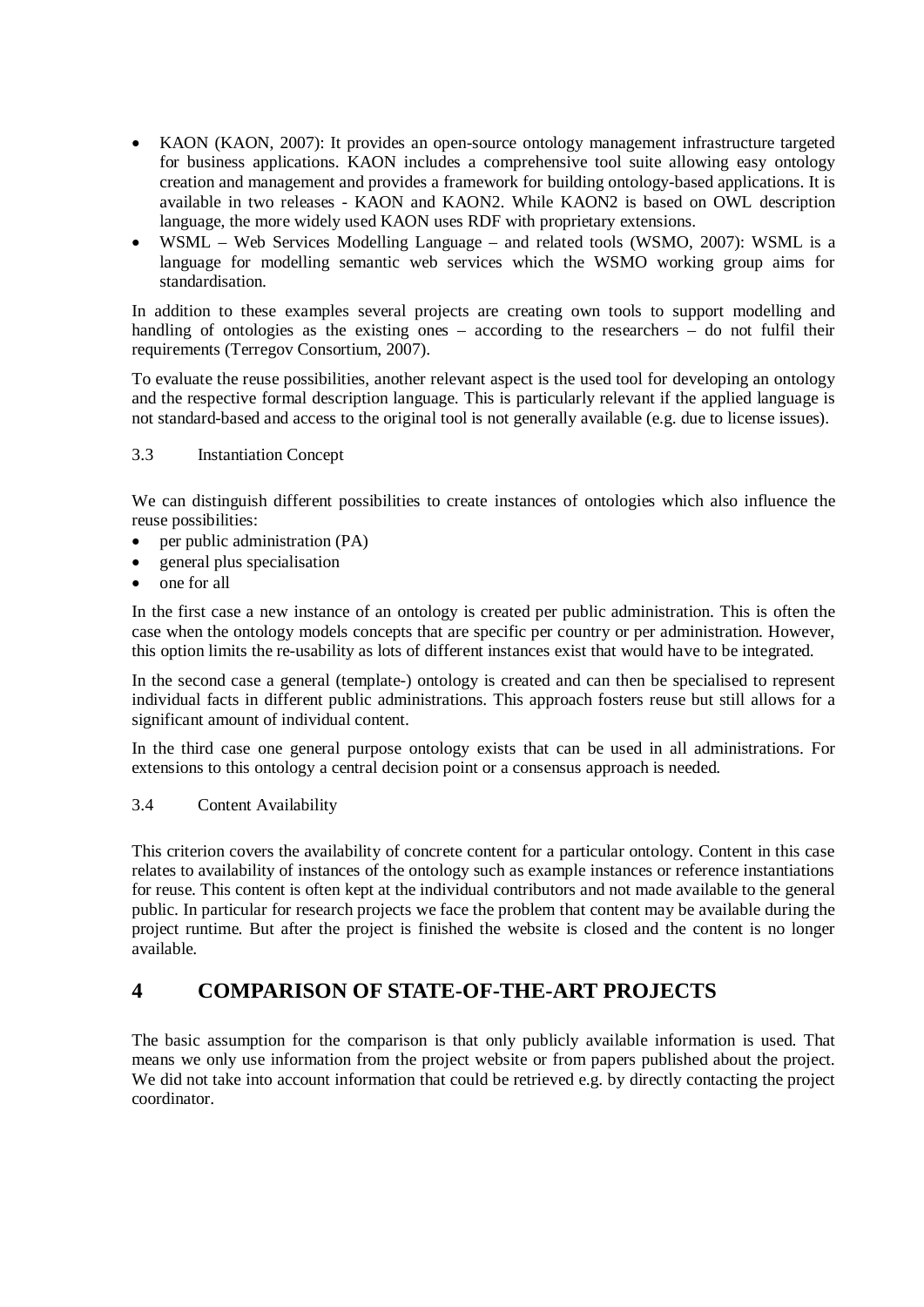### 4.1 Comparison for process categorisation

We first discuss the detailed comparison results for the group of ontologies that address process categorisation (cf. section 2). Table 1 shows the results of the comparison of ontology results of that group.

A first result of the comparison is that different wording is used to denote this problem area. We have found process ontology, service ontology, life-events or business episodes to describe some kind of process categorisation. Due to their validity and applicability also in parts, closely related ontology concepts are also considered being relevant for reuse. For instance, some projects do not consider the complete landscape of processes in an administration in their concrete use cases. However, they still provide relevant content. Therefore, we enclose all seven projects in this comparison.

A classification regarding the application area, the formalisation used and the instantiation concept of the seven projects is presented in the following based on information provided by the projects. With regards to content, for no project complete information is publicly available. Regarding formalisation and the respective description language used in the projects, a broad range from standards-based representations up to own developments exists.

For some projects a description of the meta-model is available, e.g. through public project deliverables or through papers. For the sake of readability we only denote here if we have found public information about the meta-model on the project website respectively in publications or not. An entry in brackets indicates that only some information is available, not the complete meta-model.

|             | Application          | Formalisation          | Instantiation   | Content availability   |
|-------------|----------------------|------------------------|-----------------|------------------------|
|             | area                 | (language / tool)      | concept         |                        |
| Access-egov | service provisioning | <b>WSML</b>            | general plus    | not publicly available |
|             |                      |                        | specialisations |                        |
| <b>FIT</b>  | service provisioning | OWL (KAON)             | per PA          | not publicly available |
| $LD-Cast$   | process              | not publicly available | one for all     | not publicly available |
|             | interoperability     |                        |                 |                        |
| OntoGov     | process execution    | OWL (KAON)             | per PA          | not publicly available |
| OneStopGov  | service provisioning | not publicly available | one for all     | not publicly available |
| SemanticGov | service provisioning | <b>WSML</b>            | per PA          | sample instances       |
|             |                      |                        |                 | available in           |
|             |                      |                        |                 | deliverables           |
| Terregov    | process              | OWL / own              | per PA          | available after        |
|             | interoperability     | development            |                 | registration           |

*Table 1 Comparison results for process categorisation ontologies*

### 4.2 Comparison for legal ontologies

For our second group (cf. section 2), the creation of a legal ontology that represents laws and regulations applicable to processes in public administration, we have a much smaller set of projects to be considered. This is due to the fact that the semantic representation of legal facts is quite complex and considered in more specialised research projects which are also covering different research areas. To stay focused in our evaluation we only consider the two projects in the area of e-Government that also cover legal facts. Table 2 shows the results of the evaluation.

The two projects use the legal ontologies to facilitate process execution and adaptation respectively service provisioning. Meta-model descriptions are available in deliverables and publications. Regarding the formalisation information could only be retrieved for one project. Also no content of instances is publicly available.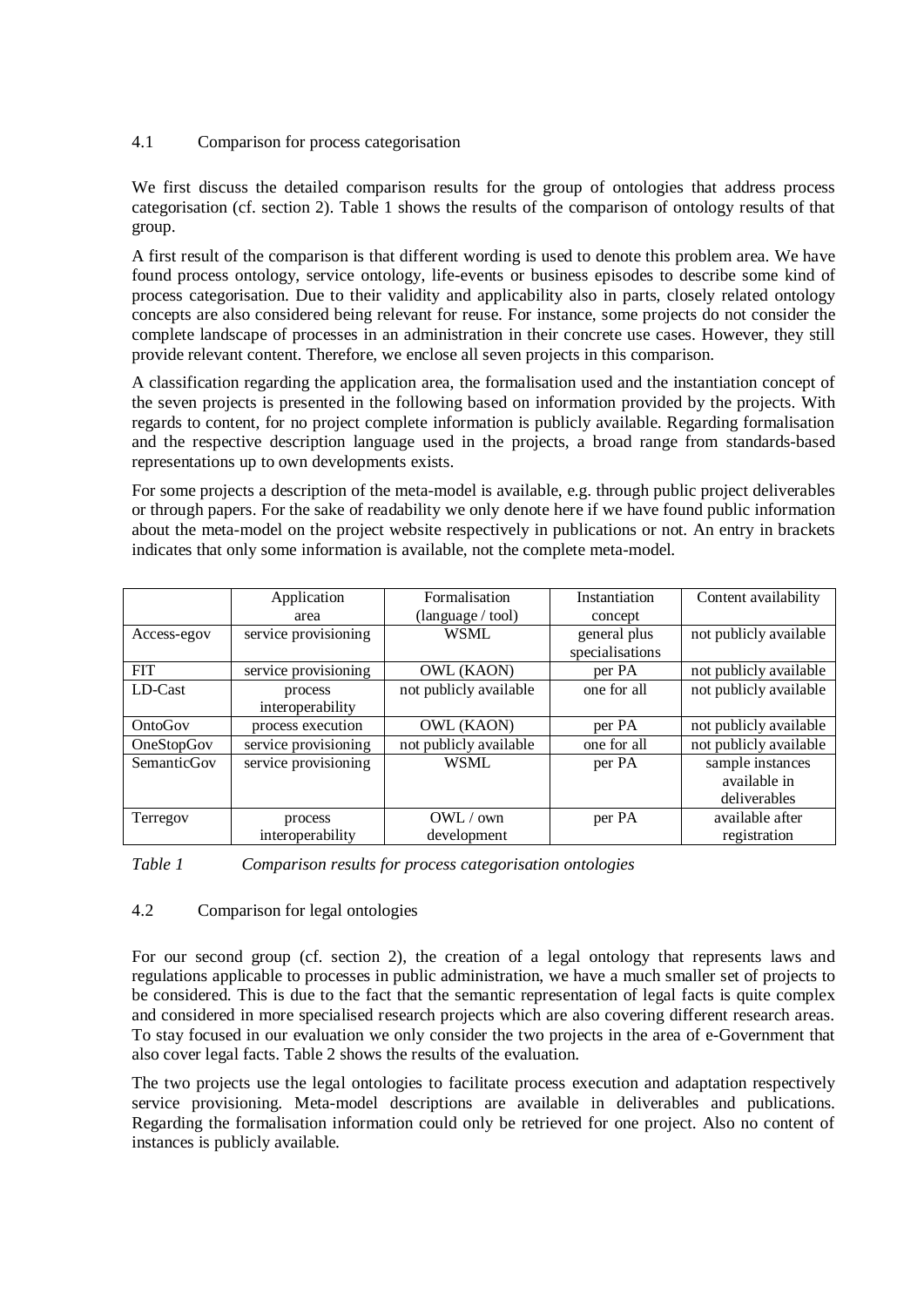|                   | Application          | <b>Formalisation</b>              | Instantiation | Content availability   |
|-------------------|----------------------|-----------------------------------|---------------|------------------------|
|                   | area                 | $(\text{language} / \text{tool})$ | concept       |                        |
| OntoGov           | process execution    | <b>KAON</b>                       | per PA        | not publicly available |
| <b>OneStopGov</b> | service provisioning | not publicly available            | one for all   | not publicly available |

*Table 2 Comparison results for process taxonomy*

## **5 FOSTERING REUSE THROUGH A REPOSITORY OF ONTOLOGY PROJECTS**

While analyzing the ontology projects in section 4 it stood out, that the reuse of those ontologies has been restrained due to several reasons. The availability of information about the projects and the engineered ontology could be seen as one of the most critical aspects. Project websites are closed down sometime after the project end respectively public deliverables are removed from the websites hence information is no longer available to persons outside the project consortium. The usage of different description languages is another limiting factor for an effective and efficient reuse of the project results and especially their ontologies.

For example, ontologies from areas like service catalogues or life-events are from a conceptual perspective quite similar concerning their classes and relationships. A reuse of those ontologies and integration is therefore definitely conceivable. However, the critical point that hinders integration efforts is the availability of the content needed for an evaluation of differences and respective efforts for combining them. A library system storing the different EU driven ontology projects in a consistent and reusable way would be a valuable instrument enabling a shared knowledge conceptualisation (Bontas et al., 2005). Those systems are to some extent considered as a key for successful ontology reuse (Ding and Fensel, 2001). By means of these systems the availability of results could be ensured, in our case of EU projects even if a project has come to its end. As a consequence redundancies concerning the content could be avoided if ontologies are not each time constructed from the scratch. In the following we will therefore analyse existing library systems and compare them to a set of requirements that we derived from the previously described categorisation. On this basis we will then propose a new concept of ontology library systems that extends existing approaches with information relevant to retrieving relevant ontologies for a certain problem area or domain.

### 5.1 Existing ontology library systems

This section depicts existing approaches for storing and maintaining ontologies based on prior work in that domain (Ding and Fensel, 2001; Doran, 2006). The analysis of the library systems carried out comprises the following systems: WebOnto, Ontolingua, DAML, SHOE, Ontology Server, IEEE Standard Upper Ontology, OntoServer, ONIONS, Swoogle, OntoSearch and OntoSelect. Their websites as well as the availability/online status (accessed 29.11.2007) and the respective research group or organisation that has propagated the library are shown in Table 3.

Many of these approaches have been research projects that are completed; hence some of the systems are no longer available in the internet. In addition most of the systems that are still available lack detailed metadata including information like the domain which the ontology has been engineered for or features like a key word or topic search. As pointed out before, ontologies are often represented in different description languages, which is a further influencing factor that hampers an effective and efficient reuse.

Moreover due to rather unstructured storage and representation techniques of the ontologies a differentiation between different variants of an ontology (generic variant or concrete instance) is also not covered by the inspected library systems. This is closely related with the issue whether a certain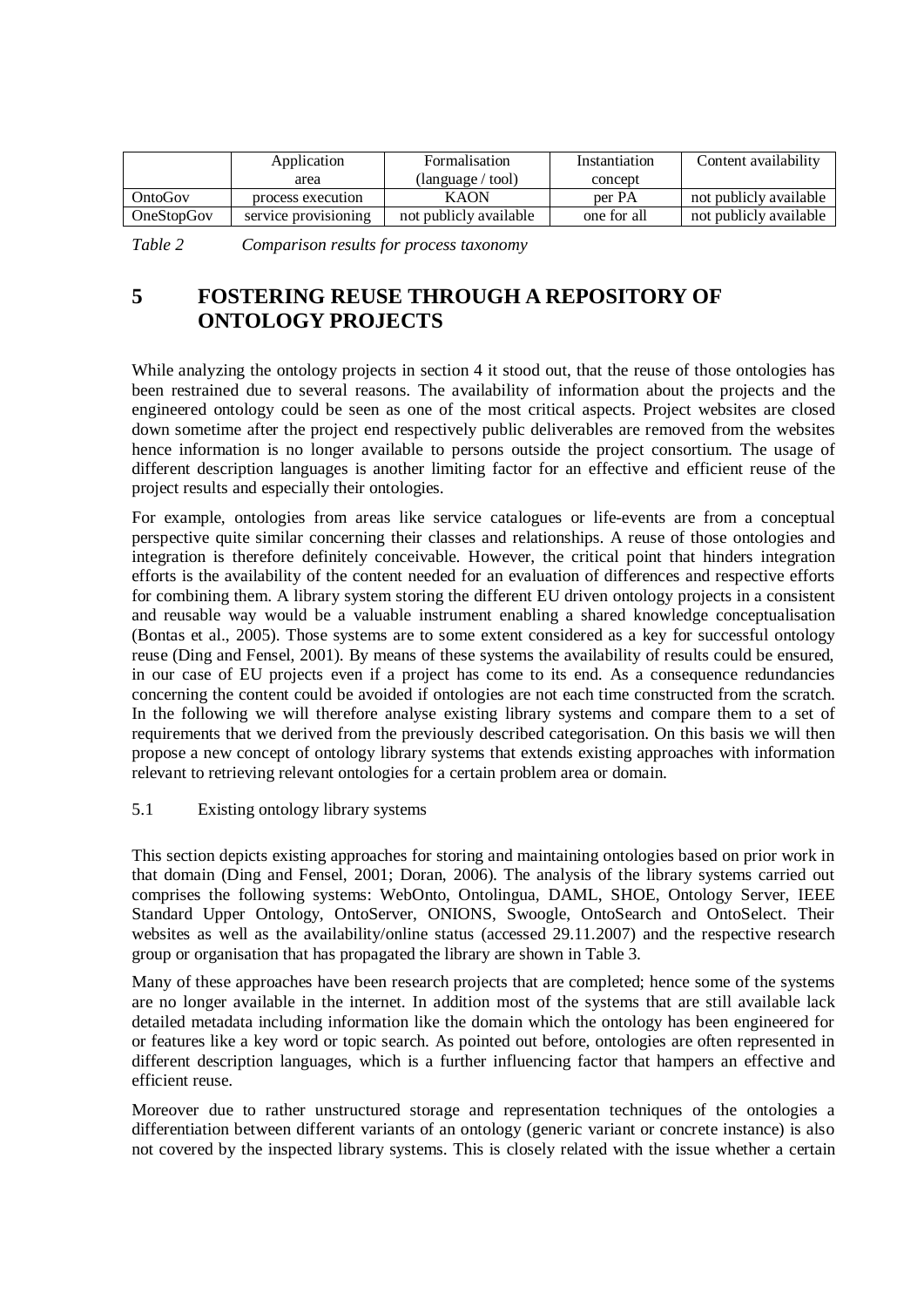ontology is part of an upper-level ontology or not (see below). Finally none of the ontology projects of section 2 have been stored in any of the analysed systems. Therefore, considering all the issues presented a strong demand for an ontology library system with certain characteristics for storing the results of EU driven projects can be derived.

| Ontology              | Organisation /                       | <b>URL</b>                     | Availability           |
|-----------------------|--------------------------------------|--------------------------------|------------------------|
| library system        | Host                                 |                                | status                 |
| WebOnto               | Knowledge Media Institute - The      | http://kmi.open.ac.uk/         | Available              |
|                       | Open University                      | projects/webonto/              |                        |
| Ontolingua            | Knowledge Systems, AI                | http://www.ksl.stanford.edu/   | Not available (due to  |
|                       | Laboratory, Stanford University      | software/ontolingua/           | proxy problems)        |
| <b>DAML</b>           | DARPA Agent Markup Language          | http://www.daml.org/           | Available              |
|                       | Program                              | ontologies/                    |                        |
| <b>SHOE</b>           | Department of Computer Science,      | http://www.cs.umd.edu/         | Not available          |
|                       | University of Maryland               | projects/plus/SHOE/            |                        |
| Ontology              | Semantics Technology &               | http://www.starlab.vub.ac.be   | No web application -   |
| Server                | Applications Research Laboratory,    | /research/dogma/               | no content in terms of |
|                       | University of Brussels               | OntologyServer.htm             | ontologies provided    |
| <b>IEEE</b> Standard  | <b>IEEE Standard Upper Ontology</b>  | http://suo.ieee.org/           | Available              |
| <b>Upper Ontology</b> | Working Group                        |                                |                        |
| OntoServer            | Institute of Applied Informatics and | http://ontoserver.aifb.uni-    | Not available          |
|                       | Formal Description Methods,          | karlsruhe.de/                  |                        |
|                       | University of Karlsruhe              |                                |                        |
| <b>ONIONS</b>         | n/a                                  | http://saussure.irmkant.rm.    | Not available          |
|                       |                                      | cnr.it/onto                    |                        |
| Swoogle               | UMBC ebiquity research group,        | http://swoogle.umbc.edu/       | Available              |
|                       | University of Maryland               |                                |                        |
| OntoSearch            | University of Aberdeen Computer      | http://www.ontosearch.org/     | Available              |
|                       | Science Department                   |                                |                        |
| OntoSelect            | German Research Center for           | http://olp.dfki.de/ontoselect/ | Not available          |
|                       | Artificial Intelligence              |                                |                        |

*Table 3 Ontology library systems*

### 5.2 Developing a requirement framework

Having clarified the problems one will encounter while using a library system the aim of this section is the proposal of a framework containing requirements for extending such systems. We therefore rely on several concepts found in literature that prove to be beneficial for reusing ontologies including structural search criteria (Hepp, 2007) and general requirements (Ding and Fensel, 2001) and enhance the framework with content criteria for the comparison or search of ontologies identified from the analysis in section 3.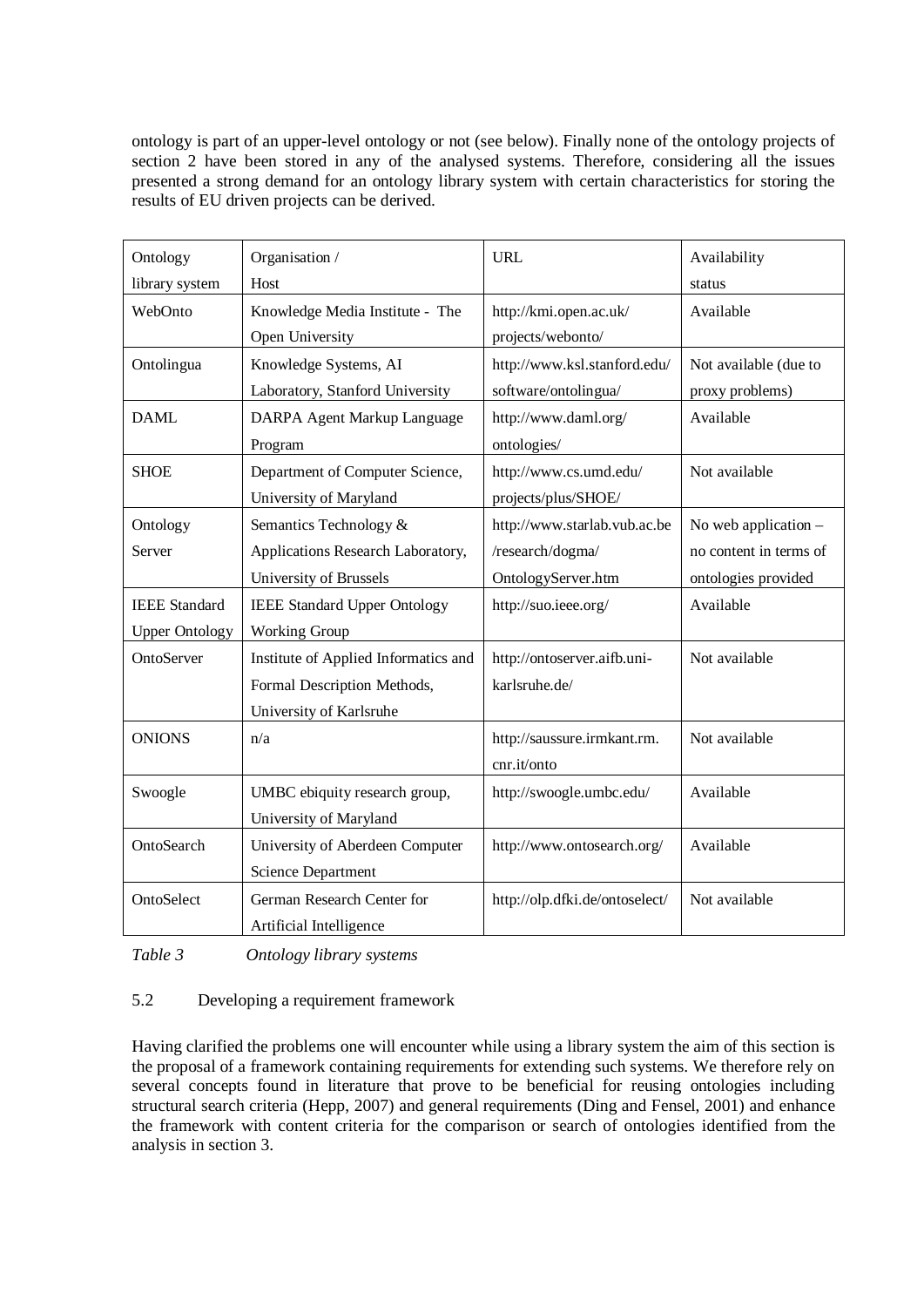Due to the high number of engineered ontologies categorisations of ontologies have been developed such as the six characteristic variables of an ontology project in (Hepp, 2007). This categorisation differentiates between the following aspects: expressiveness, size of the relevant community, conceptual dynamics in the domain, number of conceptual elements in the domain, degree of subjectivity in a conceptualisation, average size of the specification per element. Expressiveness can be considered as the degree of formalisation of an ontology, the size of the relevant community informs about the numbers of human actors of a community that may be interested in applying a certain ontology. Conceptual dynamics is an indicator that provides information about , the amount of new conceptual elements and changes in meaning to existing ones per period of time" (Hepp, 2007). The number of conceptual elements in the domain as well as the average size of the specification per element relate to the size of the ontology itself and of the specification of an average element, respectively. The degree of subjectivity cannot be quantified as univocal as the before mentioned criteria but will nevertheless be considered in the course of this paper as a structural search criteria.

The general requirements of an ontology library system described in (Uschold et al., 1998) address rather technical questions. They comprise three main aspects: management, adaptation and standardisation. The management aspect addresses the aspects storage, unique identification of an ontology and versioning. Issues such as search, edit, evaluation and verification (reasoning) of an ontology are covered by the aspect of adaptation. Finally questions about the standardisation are the third category of requirements presented in (Uschold et al., 1998) including first the number of supported description languages and second the question whether an ontology is grounded in an upperlevel ontology like Upper Cyc Ontology, MikroKosmos, IEEE upper-layer ontology etc.

Based on the presented existing concepts as well as the issues identified in this paper, figure 1 depicts the three main aspects of *structural and content search criteria* as well as *general requirements* that are considered essential for creating an ontology library system. The criteria for assessing an ontology presented in section 3 (application area, description language, instance creation and content availability) are content related and should be used as search criteria. They extend the afore mentioned structural criteria in addition with general requirements that are equally important and should be considered as pointed out in (Uschold et al., 1998). These search criteria will then need to be enhanced with classic search functionalities within a library system such as querying for the name of the ontology or the topic or the relevant domain.



*Figure 1 Proposed search criteria for a central ontology library system for European projects*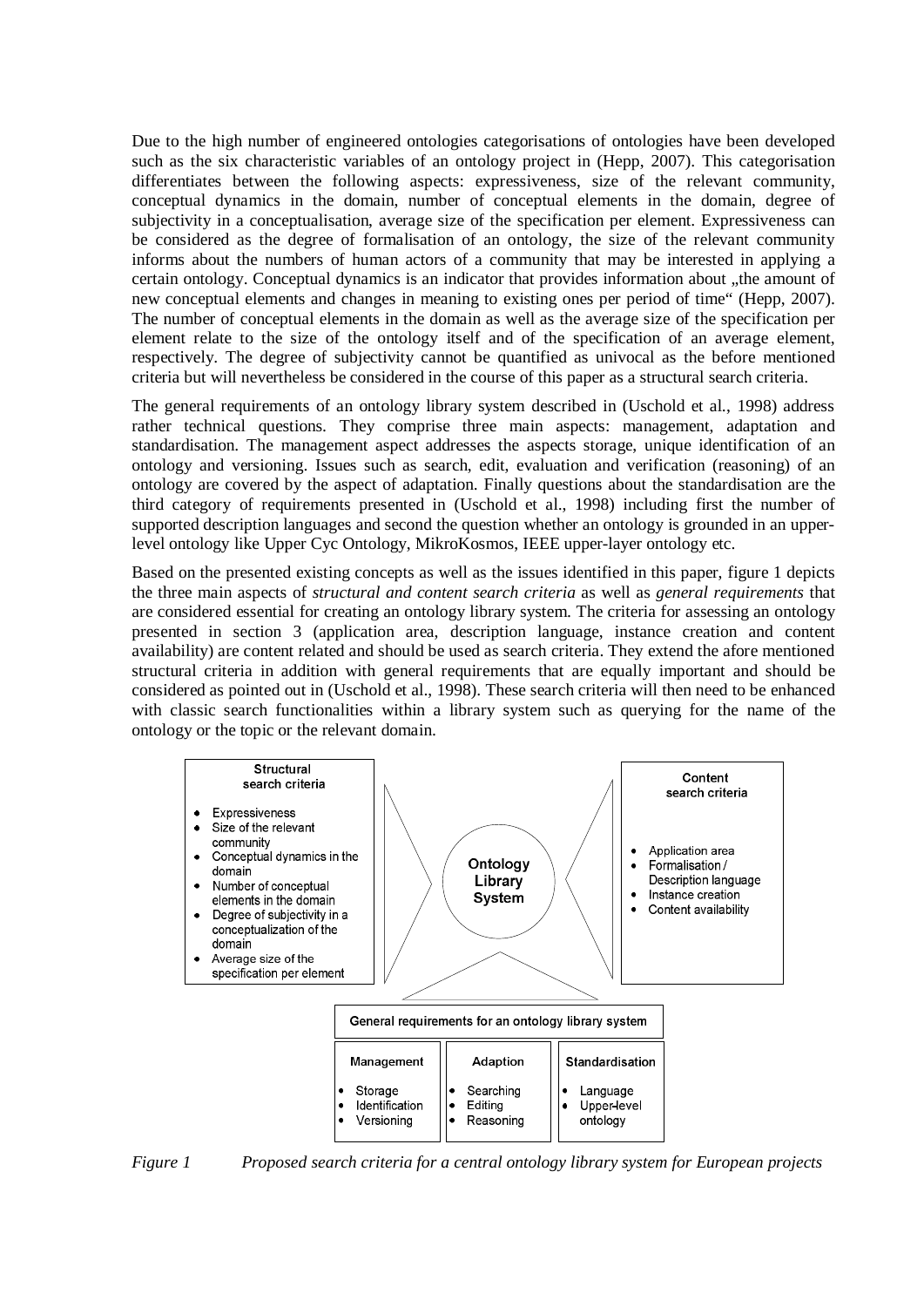The issue of modularisation of ontologies is a further aspect that needs to be taken into consideration. Especially in the fields of reuse of ontologies it is important to create mechanisms to enable the ontology engineer to use only parts of a certain ontology for application in the relevant context (Doran, 2006). This component orientation affects especially the construction of ontologies but would have also consequences for the library systems that are storing those component-based ontologies.

# **6 CONCLUSIONS**

As our vision each ontology project should be stored in a library system in order to enable and foster reuse. We therefore suggest a dedicated library system hosted e.g. by the European Commission which is an independent entity and funding organisation of many ontology-related research projects. Such a system that provides the afore mentioned content and structural search criteria and requirements including project results (the meta model/instances in particular) as well as a meta-data like profile of the relevant information will strongly support reuse efforts.

Addressing the hypothesis that a central ontology library systems is fostering reuse potentials and standardisation in the field of European ontology research results, it is therefore argued that a library system that realizes the before mentioned requirements and is hosted by an independent entity is in fact beneficial for European ontology research. As the concepts for the different ontologies addressing certain domains are content-wise quite closely related and can generally be integrated to form new, broader ontologies at lower cost and effort compared to creation from scratch, the critical point for enabling reuse is content availability and retrieval. For example if an ontology with content relevant for European-wide handling of life-events in public administrations would be generated and available in such a library, each project can build on this ontology and extend it resulting in an increasingly mature and complete ontology with each iteration.

The authors therefore propose activities to be directed to setting up such a central ontology library system that acts as a single point of entry to retrieving existing ontology research results and provides the functionalities elaborated in this paper and the presented prior work on the topic. Further research should be dedicated to the implementation of a prototype that realizes the proposed functionality of a ontology library system in order to evaluate the impact on reuse of ontologies. Subsequently, results of the evaluation need to be incorporated into a refined set of criteria for fostering ontology reuse which can then be implemented on a larger scale hosted e.g. by the European Commission.

### Acknowledgement

The work published in this paper is (partly) funded by the E.C. through the PICTURE STREP. It does not represent the view of E.C. or the PICTURE consortium, and authors are solely responsible for the paper's content.

### References

Access eGov Consortium (2007) Access-eGov project website,

[http://www.accessegov.org/acegov/web/uk,](http://www.accessegov.org/acegov/web/uk) last access: 1.11.2007

- ATHENA (2007) ATHENA (Advanced Technologies for interoperability of Heterogeneous Enterprise Networks and their Applications) Project Website, [http://www.athena-ip.org,](http://www.athena-ip.org) last access: 27.11.2007
- Baacke, L., Fitterer, R. and Rohner, P. (2006) Measuring Impacts of ICT on the Process Landscape of Public Administrations. In *Proceedings of the 3rd International Conference on e-Government*, pp 1-9, Academic Conferences International, Montreal.
- Bontas, E. P., Mochol, M. and Tolksdorf, R. (2005) Case Studies on Ontology Reuse. In *5th International Conference on Knowledge Management*, Graz.